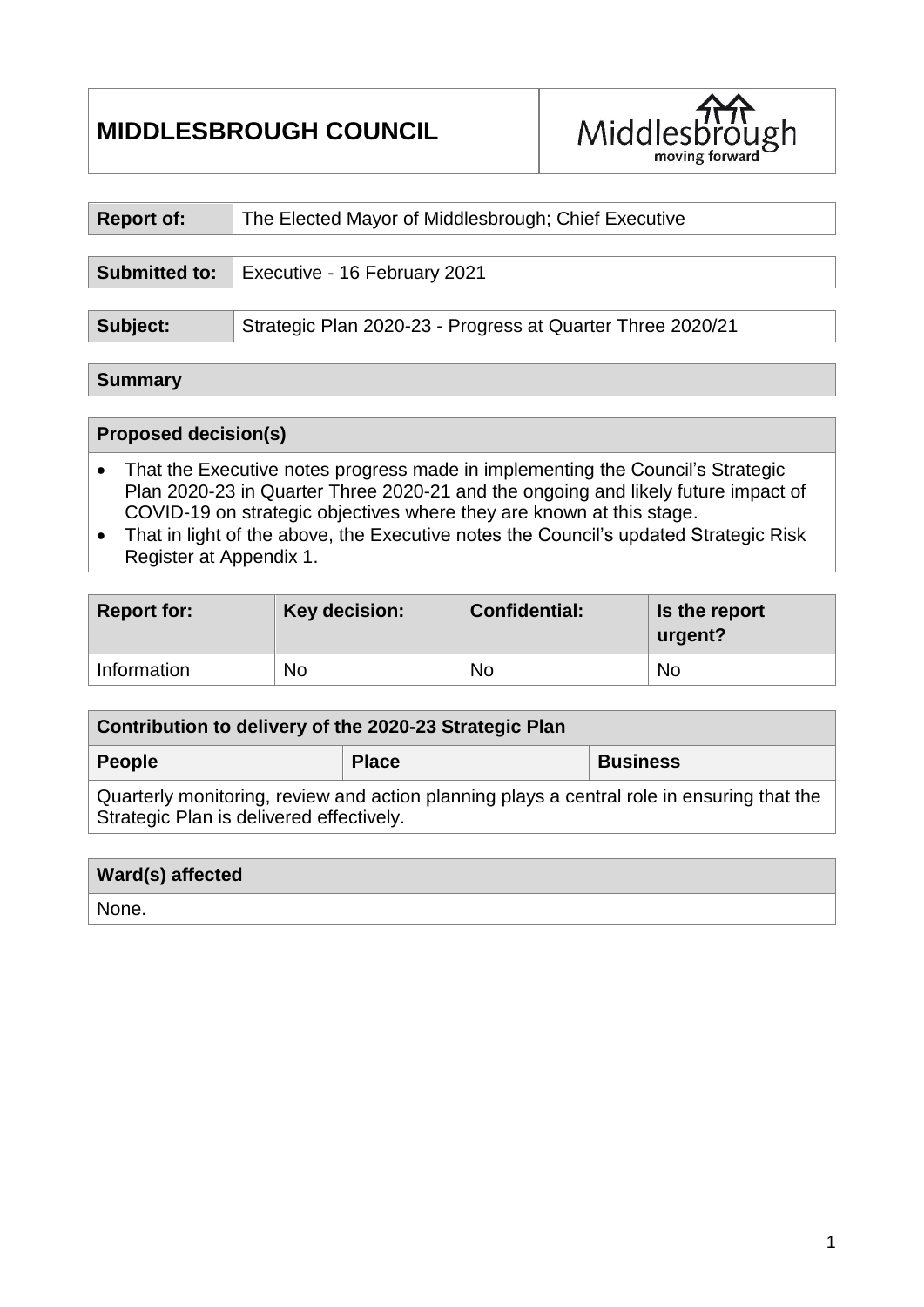## **What is the purpose of this report?**

1. This report advises the Executive of progress against the 2020-23 Strategic Plan and outlines strategic risks at Quarter Three 2020/21.

## **Why does this report require a member decision?**

- 2. The Council's Scheme of Delegation gives the Executive collective responsibility for corporate strategic performance, together with associated action.
- 3. This report provides the necessary information to enable the Executive to discharge its performance management responsibilities, setting out:
	- a progress update against the 2020-23 Strategic Plan, summarising the actual and likely future impact of the COVID-19 pandemic on the Council's strategic objectives, where they are known at this stage;
	- an update on the Council's Strategic Risk Register; and
	- actions that the Council has taken and plans to take to address the issues raised.
- 4. The financial projections for Quarter Three are presented separately at the same meeting of the Executive, and so not repeated here. Where performance has a significant impact on financial performance that is highlighted across both reports.

## **Report Background**

## **Strategic Plan 2020-23**

5. The Council is in the process of refreshing its Strategic Plan in the light of COVID-19, with a separate report to this meeting setting out proposed changes for the endorsement of the Executive prior to consideration by full Council. This report outlines progress against the current Strategic Plan which was approved by Council on 15 January 2020.

## **COVID-19 Recovery Plan update**

- 6. At its meeting of 24 November 2020, the Executive approved a revised approach to the Council's COVID-19 Recovery Plan. Approval of minor amendments to in-quarter timescales against Recovery metrics and timescales was also delegated to the Council's Recovery Group (chaired by the Chief Executive), with any significant variation to approach or deliverables reported via the quarterly Strategic Plan progress reports.
- 7. Since November, work was undertaken to ensure revised metrics are reflective of the longer-term considerations for Recovery and supported by robust milestone delivery plans. As at January 2021, progress against the plan (by Strategic Plan aim and workstream) was assessed as follows: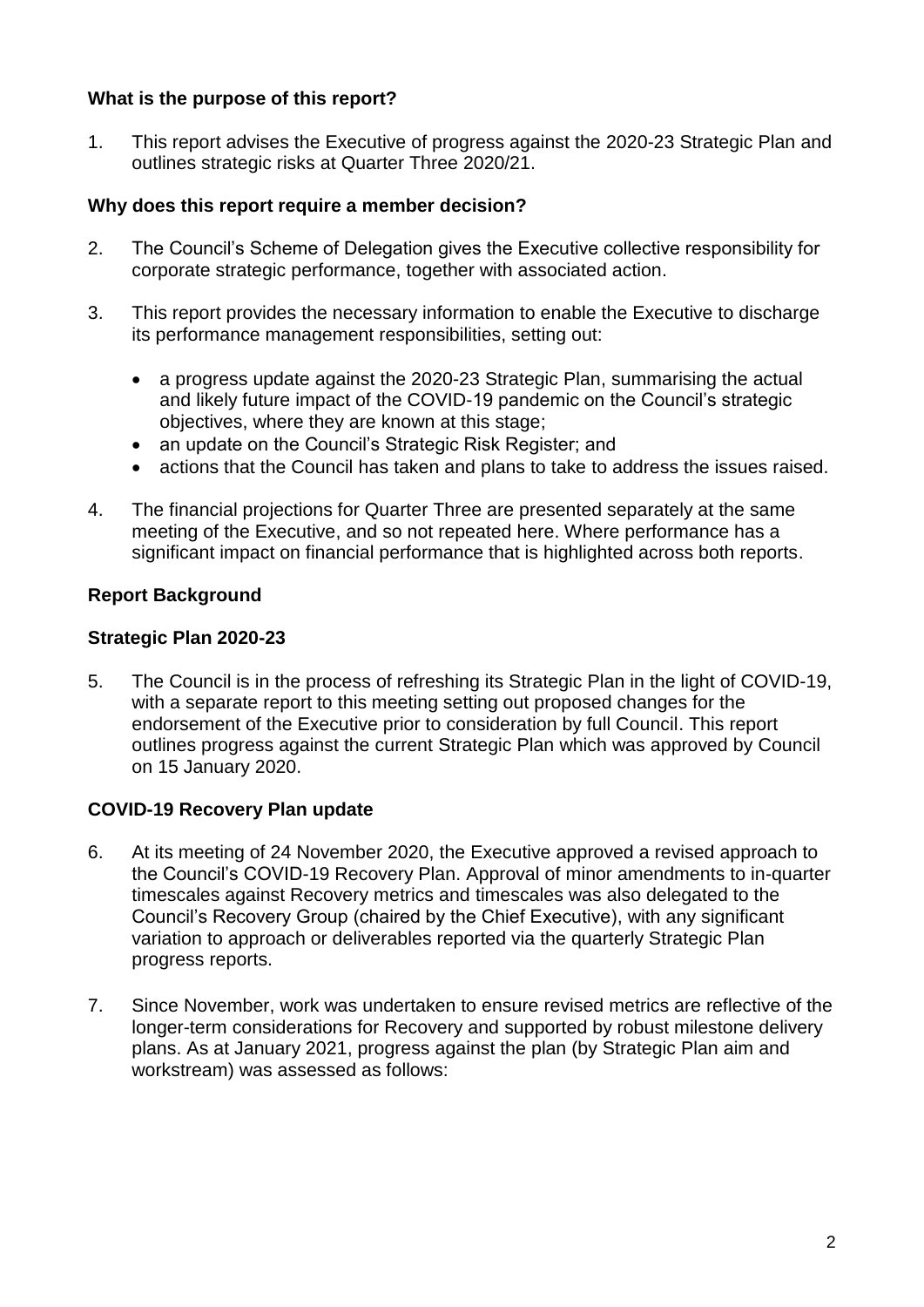| <b>Strategic Plan aim</b> | Recovery workstream                    | <b>Headline metrics</b> | G              | A        | R.       | <b>Overall RAG</b> |
|---------------------------|----------------------------------------|-------------------------|----------------|----------|----------|--------------------|
|                           | Health and Wellbeing                   | 3                       | 3              | $\Omega$ | $\Omega$ | G                  |
|                           | Children's Care                        | 3                       | 2              | 1        | $\Omega$ | A                  |
| People                    | <b>Adult Social Care</b>               | 4                       | 1              | 2        | 1        | $\mathsf{R}$       |
|                           | <b>Education and Skills</b>            | 3                       | 2              | 1        | $\Omega$ | $\overline{A}$     |
|                           | Environment and Infrastructure         | 3                       | 3              | $\Omega$ | $\Omega$ | G                  |
| <b>Place</b>              | Business, Economy and Town<br>Centre   | 5                       | 5              | $\Omega$ | $\Omega$ | G                  |
| <b>Business</b>           | <b>Council Services and Priorities</b> | 5                       | $\overline{4}$ | 1        | $\Omega$ | $\overline{A}$     |
|                           | <b>Total</b>                           | 26                      | 20             | 5        | 1        | R                  |

- 8. The current overall Red status of the plan reflects the recent surge in COVID cases, nationally imposed restrictions and a renewed focus on Response, as opposed to Recovery.
- 9. As such and following detailed assurance against Recovery progress, a decision was taken by the Recovery Group on 7 January 2021 in line with its delegated authority to pause all Recovery sub-group meetings and associated activities until national lockdown arrangements are reviewed and the impact upon Middlesbrough is fully understood, at which point Recovery approaches and priorities will be revisited / revised, where appropriate.
- 10. A further update will be provided as part of the Year-End Strategic Plan progress report, with further changes to arrangements proposed if appropriate.

## **Progress against strategic priorities at Quarter Three 2020/21**

11. The following paragraphs set out in brief the key headlines from Quarter Three relating to the Council's *current* strategic priorities, including where available current estimates of the impact of COVID-19 and future plans.

## *C* People

#### *Tackling crime and anti-social behaviour head on (Mayoral priority)*

- 12. The impact of COVID-19 on crime and anti-social behaviour (ASB), both nationally and within Middlesbrough, remains significant.
- 13. At 52.0 incidents per 10,000, the combined recorded crime and ASB measure in Middlesbrough showed a 4% decrease at the end of Quarter Three 2020/21 from Quarter Two.
- 14. The rate at Quarter Three was also 4% below the rate for the same period in 2019/20, and 10% lower than 2018/19. The quarterly movement of crime and ASB rates since the start of 2018/19 is shown in the graphic below, showing the fall in crime and rise in ASB (due to COVID-19 infractions) in the immediate lockdown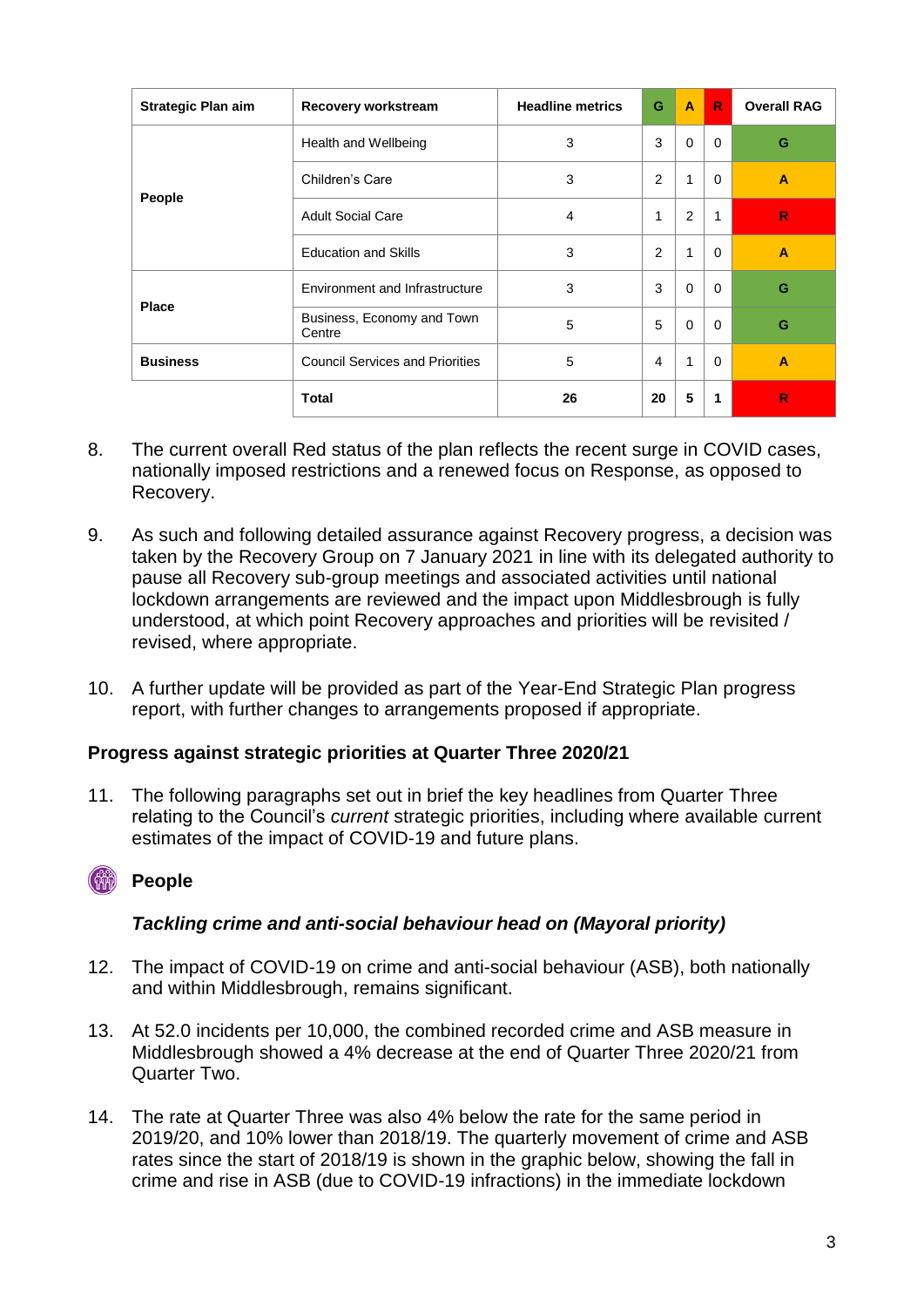periods in Quarter One and around Christmas in Quarter Three, and the subsequent rise in crime as lockdown restrictions eased.



- 15. Eight wards demonstrated an increased combined rate during Quarter Three, driven primarily by increases in ASB:
	- Hemlington increased by 46% (following a reduction of 22% in the previous quarter);
	- Berwick Hills & Pallister increased by 19% (following a reduction of 15% in the previous quarter);
	- Linthorpe increased by 17% (following an increase of 6% in the previous quarter);
	- Stainton & Thornton increased by 13% (following a reduction of 9% in the previous quarter);
	- Coulby Newham increased by 9% (following a reduction of 22% in the previous quarter);
	- North Ormesby increased by 9% (following a reduction of 6% in the previous quarter);
	- Nunthorpe increased by 8% (following a reduction of 35% in the previous quarter); and
	- Park End & Beckfield increased by 8% (following a reduction of 16% in the previous quarter).
- 16. The Council continues to implement a range of actions to tackle crime and anti-social behaviour in the town in partnership with Cleveland Police and other agencies, with street wardens issuing 636 warnings and 58 Fixed Penalty Notices during the past six months.
- 17. Concern about the potential longer term impact of COVID-19 on mental health and substance misuse has been well-reported nationally. The new commissioning model for complex needs will seek to address these issues by improving outcomes for people with complex, multiple needs and remains on track to launch in April 2021.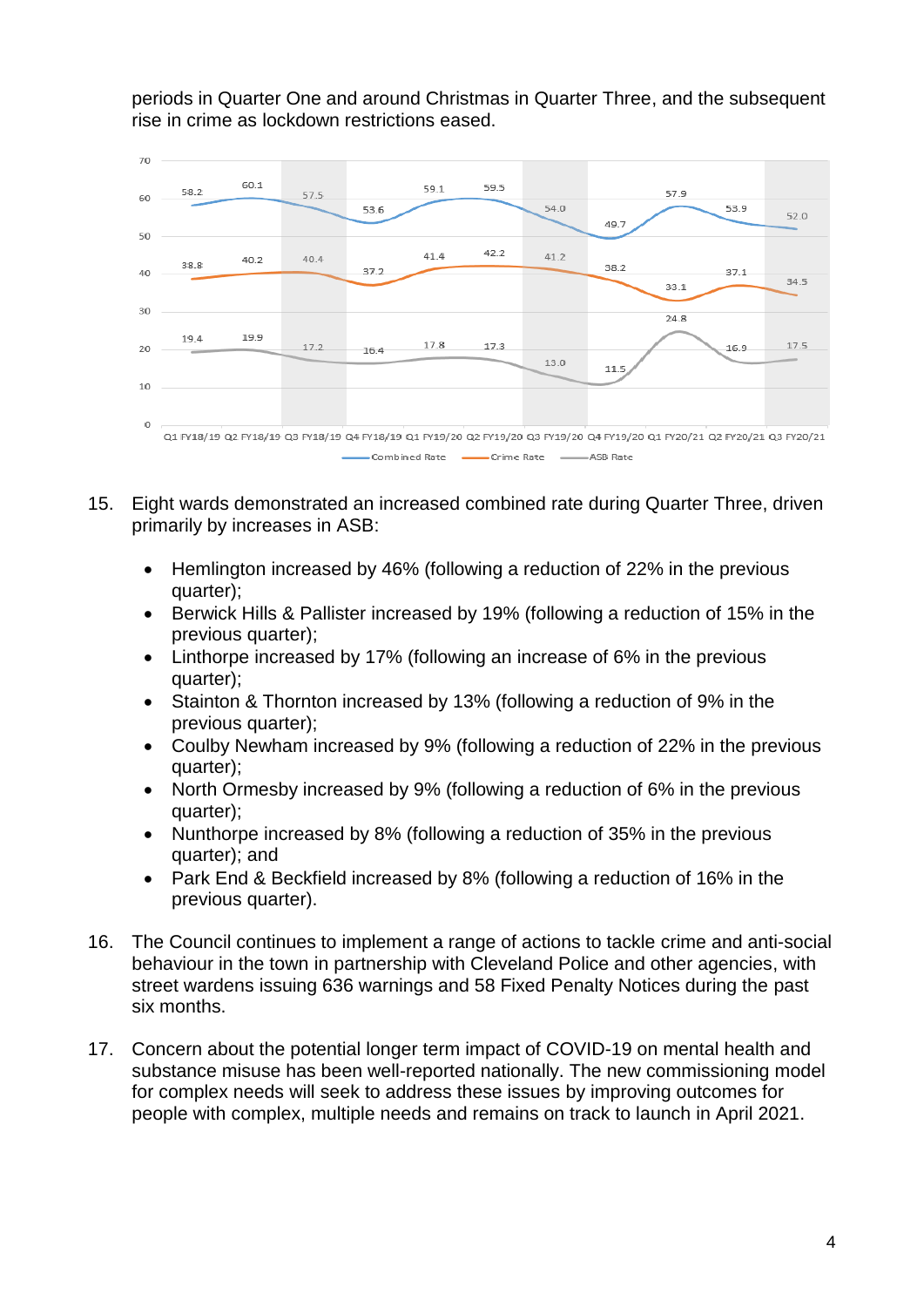## *Ensuring Middlesbrough has the very best schools (Mayoral priority)*

- 18. During Quarter Three the Department for Education published the Teacher Assessed Key Stage Four results. Middlesbrough children achieved 64.8% in grades 9-4 in English & Maths, against a national of 65.9%.
- 19. The DfE also announced that exams in 2021 will not go ahead as normal due to the ongoing pandemic. Further details on the approach for 2021 will be released in due course.
- 20. The Education and Partnerships Directorate continues to focus on ensuring that the most vulnerable children in the town are still able to engage in school work, and attend school where it is in their best interests to do so. To that end the Council is investing £60,000 in laptops, tablets, keyboards and dongles for the most disadvantaged children and young people across Middlesbrough schools where a need has been identified, ensuring digital access and connectivity for all students to participate in remote learning throughout Lockdown and beyond.
- 21. It is commonly acknowledged that months of lost time in school and longer-term changes to schooling arrangements are likely to have a significant detrimental effect on pupil attainment (particularly that of disadvantaged groups) in future years. The impact of COVID-19 on inequalities in educational outcomes continues to be a key focus of the Council's Recovery Plan.

#### *Ensuring our town is an absolute leader on environmental issues (Mayoral priority)*

- 22. The proportion of household waste in Middlesbrough sent for reuse, recycling or composting was 33.7% during the previous quarter, up from 29.5% recorded in Quarter One. While this is an improvement it is expected that the figures for Quarter Three will see a reduction, as green waste collections stopped for the winter.
- 23. On 24 November 2020, the Executive approved the introduction of fortnightly refuse collections. At a subsequent meeting, following further information in respect of the Council's financial position, a decision was agreed to not introduce these measures at this time. A separate report is presented to this meeting of the Executive, outlining an enhanced recycling engagement approach.
- 24. After planting more than 700 trees last year across the town last year as part of the emerging Green Strategy, it has been taken one step further by offering free trees to residents to coincide with National Tree Week.
- 25. On 1 September 2020, the Executive approved consultation on the adoption of an emerging Green Strategy to deliver on the Council's obligations to address climate change. Consultation was originally due to close in mid-January 2021, but was extended to the end of that month. A report outlining findings from the consultation and next steps will be presented to the Executive in March.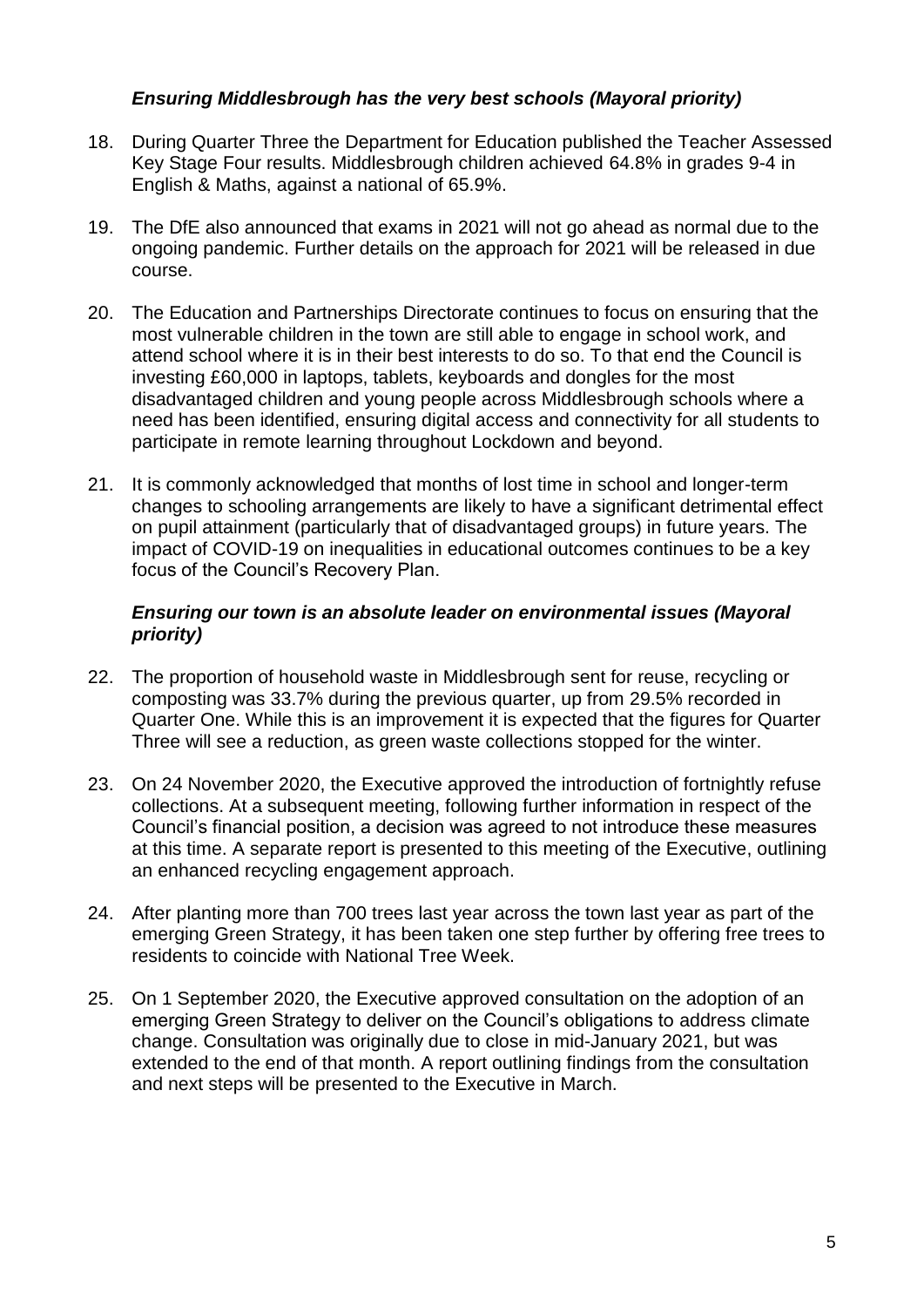#### *Promoting the welfare of and protecting our children, young people and vulnerable adults / Transforming Children's Services*

26. The Child Protection (CP) Plan rate rose from 178.4 per 10,000 to 201.6 at Quarter Three, while the rate of children looked after (CLA) by the Council decreased from 204.0 per 10,000 at Quarter Two to 194.5 (as shown in the graphs below). This increase in CP is an ongoing trend, at Year-end 2019/2020 it was 116.5 per 10,000. While the decrease in the rate of CLA by the Council is positive, both CP and CLA rates continue to be the highest in the North East.



- 27. The declining rate of children looked after by the authority since its high of 211.0 per 10,000 in July 2020 can be attributed to improvement work being undertaken within the service. Following the OFSTED inspection thresholds have been reviewed and re-aligned, and new strategies to help reduce the number of children in care are starting to bear fruition, examples of which are detailed below. A good indicator that improvement work is having results can be seen when comparing our figures with those of other local authorities, where they are seeing a continuing rise in CLA.
	- The threshold and response to new admissions to care have been realigned to reduce reactive care admissions as a result of family breakdown. This is supported by a revised approach from the service and from the additional support from the Futures for Families (FFF) model. While showing initial improvement of overall care admissions, the Safeguarding and Care Planning service will need to refer automatically where there is a risk of care admission as a result of family breakdown. This will become more challenging in the months ahead as the FFF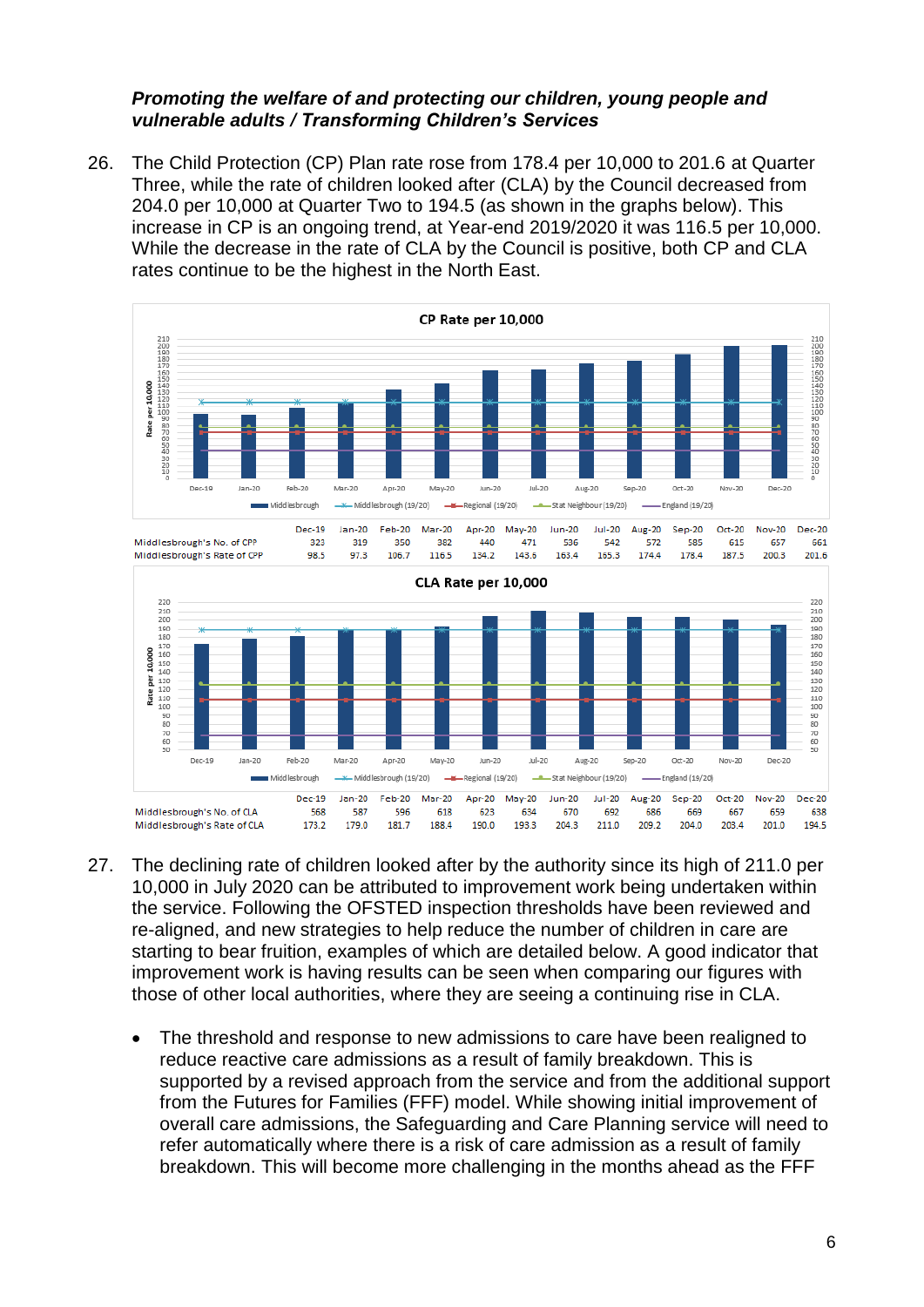service reaches its capacity and creative wrap-around packages will be put into place to continue the current trajectory.

- The revised approach to pre-proceedings and gateway means that the number of urgent applications being made to court is reducing as a more focused preproceedings approach is taken, and improved 'front loading' of cases will start to emerge. This is in the infancy of its implementation and the impact will be measured going forward taking into account court comparator data from CAFCASS.
- Innovate Children and Young People's Services was commissioned in July 2020 to provide a team of social workers to progress 90 children subject to a Care Order. The aim of the intervention was to provide permanence for children, achieve placement stability, and support children out of residential placements back into family life, thus improving outcomes for children and reducing Middlesbrough's CLA population.
- 28. The continuing increase in the rate of children subject to CP also demonstrates a realignment of thresholds, and the continuing efforts of the Council to ensure that children receive the right level of support for their needs. Schools have reported a greater level of complexity in cases, partly due to the lack of available earlier interventions during the first national lockdown, which prevented the escalation of risk. One third of assessments completed have domestic abuse as a factor, due to a higher level of need presented, which reaches a social care threshold as a result of the lockdown and a reduced early intervention offer.
- 29. While significant work remains to do to improve the quality of practice for children and young people in other areas, there are pockets of improvement emerging:
	- Key compliance performance figures are improving, such as contact to referral in 24 hours, which reached 95% by the end of the Quarter, and all other contacts were at 93%, in line with performance targets, with improvements sustained over two months. Incremental target setting has been successful in the Directorate performance clinic and the service has responded to this.
	- Audits shows improvements in practice as overall judgements of grades have improved and we are seeing particularly improvement practice is key practice areas such as the voice of the child.
- 30. The Children's Services improvement programme continues to be scrutinised by the Department for Education and Ofsted. A recent independent report (November 2020) commissioned by the Children's Minister Vicky Ford identified the right improvements were being driven by the Directorate and the comprehensive improvement plan is addressing the failures Ofsted identified in the December 2019 inspection.

#### *Working with communities to improve local health and wellbeing / Joining up health and social care*

- 31. It is clear that COVID-19 will have a negative impact on health inequalities, which are already pronounced within Middlesbrough, particularly around obesity, mental health and substance misuse, and healthy life expectancy.
- 32. As reported during Quarter Two, the Council has developed a health inequalities toolkit to support COVID-19 recovery planning and ensure proper consideration was given to the impact the virus has and will continue to have on groups and individuals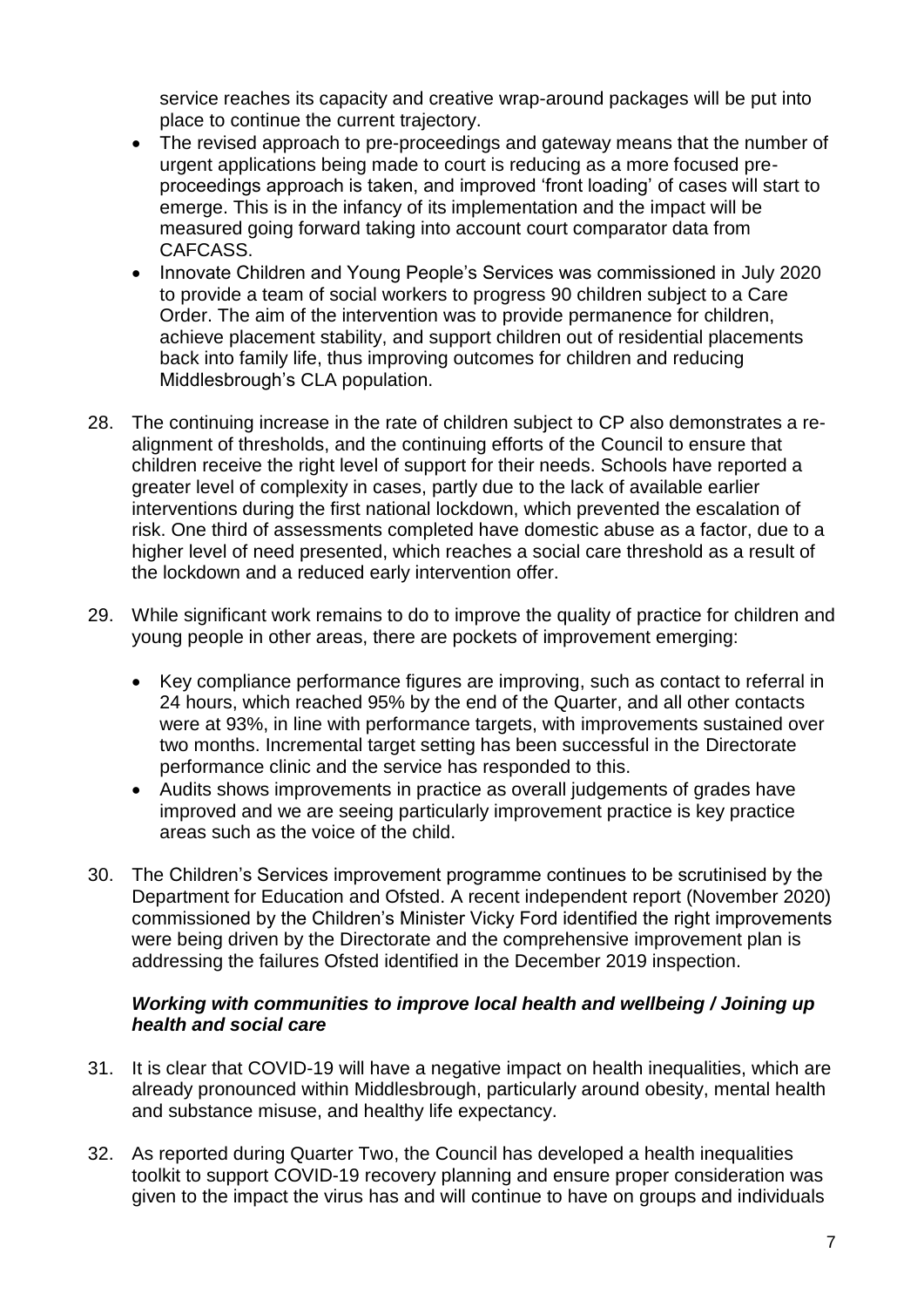and where these impacts might be greater. This toolkit was approved during Quarter Three, and Health Scrutiny has acknowledged it as a key tool for developing inclusive economies. Advanced public health practitioners have been allocated to support each of the recovery work streams in the identification and mitigation of health inequalities as part of recovery. This work has led to some positive engagement on the inequalities agenda, including:

- incorporating health care infrastructure into town centre design as part of the refreshed Town Centre Strategy, alongside ensuring that local developments take into context the health and care needs of communities; and
- an invitation for Public Health to join a bid team with Regeneration and Teesside University for research regarding strategic developments in housing and area 'liveability'.
- 33. The council is continuing to provide support to the health and social care sectors. During Quarter Three it has worked closely with the NHS to support hospital discharges as part of efforts to ensure the NHS is not overwhelmed by cases during the current wave of the pandemic. It is also continuing to act as a co-ordinator for PPE supplies for the care sector, and education. In addition, during Quarter Four it will be co-ordinating vaccine access to social care front line staff within the Council and the wider sector.

#### *Working with local communities to redevelop Middlesbrough's disadvantaged estates*

- 34. Locality working is now operating in both localities agreed by the Executive during Quarter Two, with a small number of operational staff physically using the locality hubs and a wider multi-agency team working remotely. A strategic Design and Implementation Group is meeting monthly to oversee the development of action plans based on community-led priorities.
- 35. Community involvement work has been delayed by the current COVID-19 lockdown, however communication with key community members has enabled locality managers to plan community projects that will resume as soon as restrictions lift. In addition, significant work has taken place in Newport linked to 'safer streets' and this is having positive impacts on the neighbourhood.

## **Place**

## *Transforming our town centre (Mayoral priority)*

36. Town centre footfall decreased by 11% in Quarter Three from Quarter Two (from 2,610,000 to 2,311,000). The decrease was primarily driven by reduced footfall in November, at just under half a million. Footfall in December, with Christmas and late night shopping, increased to 1,048,000 – the highest monthly figure since recording commenced in February 2020. However, the continued closure of some premises, national consumer confidence and most particularly the continued absence of the office-based town centre workforce will continue to have an impact on footfall within the town centre.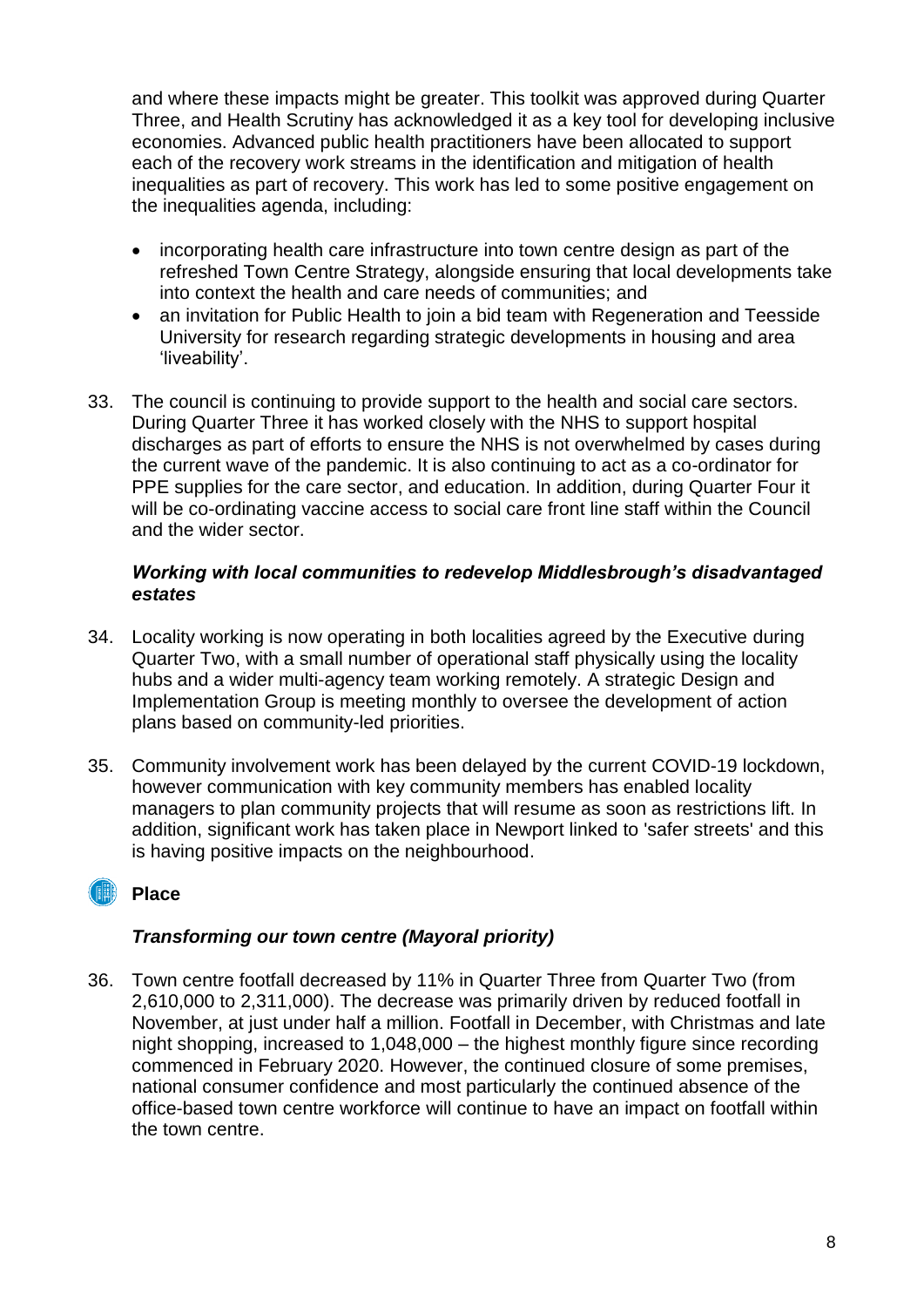#### *Building more town centre homes – and protecting our green spaces (Mayoral priority)*

- 37. Ninety two houses were completed during Quarter Three, increasing performance from 33% to 35% of the overall Investment Prospectus target.
- 38. During the quarter the Council received £14.1m from the Government's Future High Streets Fund to boost population and create a regional leisure hub. The bid envisages 650 new homes to be built in the town centre for around 1,500 residents.

## *Making Middlesbrough look and feel amazing (Mayoral priority)*

*39.* The 20-week initiative to purge Middlesbrough's potholes was successfully completed during the quarter. The scheme repaired 5,350 defects (equivalent to 26,750 individual potholes), with 13,898m<sup>2</sup> patches completed and 17,663m<sup>2</sup> of carriageway surfacing undertaken by the Council's main contractor.

#### *Implementing our cultural strategy*

- 40. The Council's performance venues remained closed in Quarter Three in line with COVID-19 restrictions, however Middlesbrough Mela 2020 received national recognition in being named as a winner in the 'Best Online Mela' category by the UK Bhangra Awards 2020.
- 41. The impact of COVID-19 on the Council's culture ambitions will continue to be a key focus of its Recovery Plan when activity is resumed.

## *Improving Middlesbrough's rail connectivity*

42. As reported at Quarter One, a £35m local partnership has been formed to transform Middlesbrough station, with support from train operators. The scheme will deliver more train services to the town, including a direct rail link to London, platform extensions to accommodate longer trains and major customer service improvements. It will be a major contributor to the regeneration of the surrounding area, with accompanying business units on Zetland Road, with works to commence in January 2021 with the extension of platform 2.

#### *Developing Middlehaven as a residential, leisure and commercial centre*

43. New plans for the flagship development at the heart of Middlesbrough's Digital City, Boho X, were submitted in December 2020. Part-funded by £26.5 million from the Tees Valley Mayor and Combined Authority, the development will bring 60,000 sq. ft. of high-quality Grade A office space for the digital and creative sector.

## **Business**

## *Winning investment and creating jobs (Mayoral priority)*

44. Commercial and housing investment in Middlesbrough remains in line with targets, with 52.2% of the overall Investment Prospectus targets achieved at the end of the quarter – up from 50.7% at the end of Quarter Two. As with previous quarters, the rate of growth remains low given the ongoing pandemic.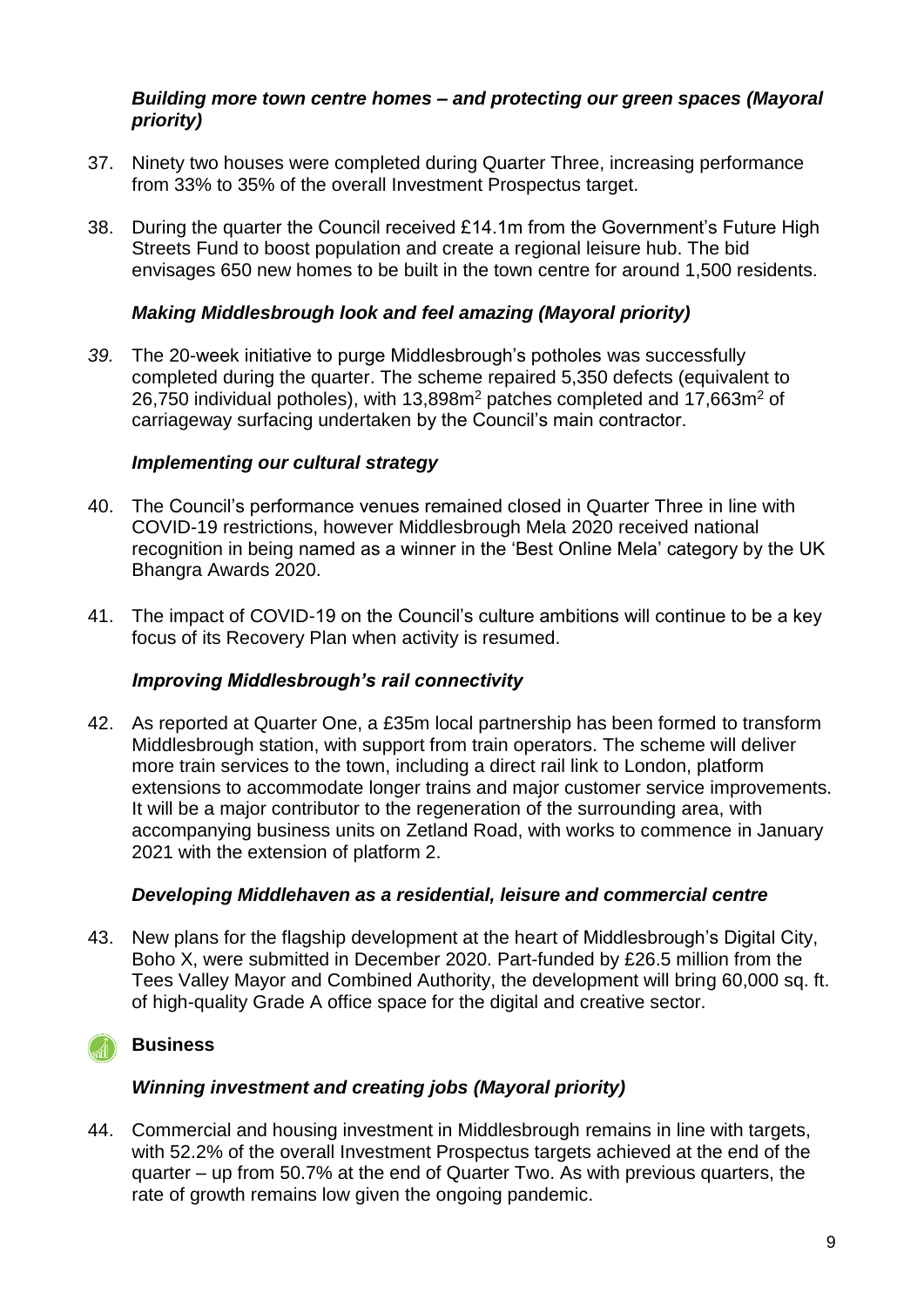- 45. The number of new jobs attributable to the Investment Prospectus increased to 26.2% of the overall Investment Prospectus target (up from 25.1% at the end of Quarter Two), again this reflects the impact of the pandemic, but remains significantly above target.
- 46. The overall employment rate for Middlesbrough dropped slightly from 65.1% at the end of Quarter One, to 64.2% at the end of Quarter Two. Data is released a quarter in arrears, so the impact of COVID-19 will not be fully seen in the figures until Quarter Three at the earliest.
- 47. The rise in unemployment as a result of COVID-19 poses a significant risk to living standards – claimant count in Middlesbrough for November remains at 10.2%, 3% above the regional, and 3.9% above national averages. Following recent restrictions and the subsequent lockdown, this is only expected to increase in December and January data.
- 48. A major focus of the Council's Recovery Plan will therefore be to support those sectors hardest hit by COVID-19, preserving local businesses and jobs, and supporting the unemployed once recovery activity is resumed.

#### *Introducing a new era of transparency and openness (Mayoral priority)*

- 49. COVID-19 has expedited the transparency agenda significantly, with all Council committees currently being broadcast live on social media.
- 50. Over 935 datasets are now available on the Council's Open Data site. The site is refreshed on a weekly basis with additional data added in response to request from residents, members, regulators, and others.
- 51. The Council launched 'Let's Talk' in December 2020 to seek the views of residents and businesses on proposed revisions to its strategic priorities and approach to the 2020/21 revenue budget. The outcome of this consultation is set out in separate reports to this meeting of the Executive on those matters.

## *Creating positive perceptions of our town on a national basis (Mayoral priority)*

52. A Marketing and Communications Delivery Plan for 2021-23 continued to be developed during Quarter Three. Once finalised this plan will guide the Marketing and Communications team work in relation to the refreshed Strategic Plan. The delivery plan will be presented to the Corporate Management Team and the Ad-Hoc Scrutiny Panel during Quarter Three for their views.

## *Developing and delivering balanced budgets every year*

53. The Revenue and Capital Budget / Projected Outturn Position at Quarter Three 2020/21 report presented to the Executive today outlines the current financial position facing the Council, with a total projected outturn pressure on the revenue budget at year end 2020/21 of £2.796m, comprising of a non-COVID underspend of £294,000 against the revenue budget, and £3.090m relating to COVID-19 pressures. This is a reduction to the total projected outturn pressure from the £4.405m reported at Quarter Two. The overspend in 2020/21 will be covered by the General Fund Reserve, as approved by Council on 2 September 2020.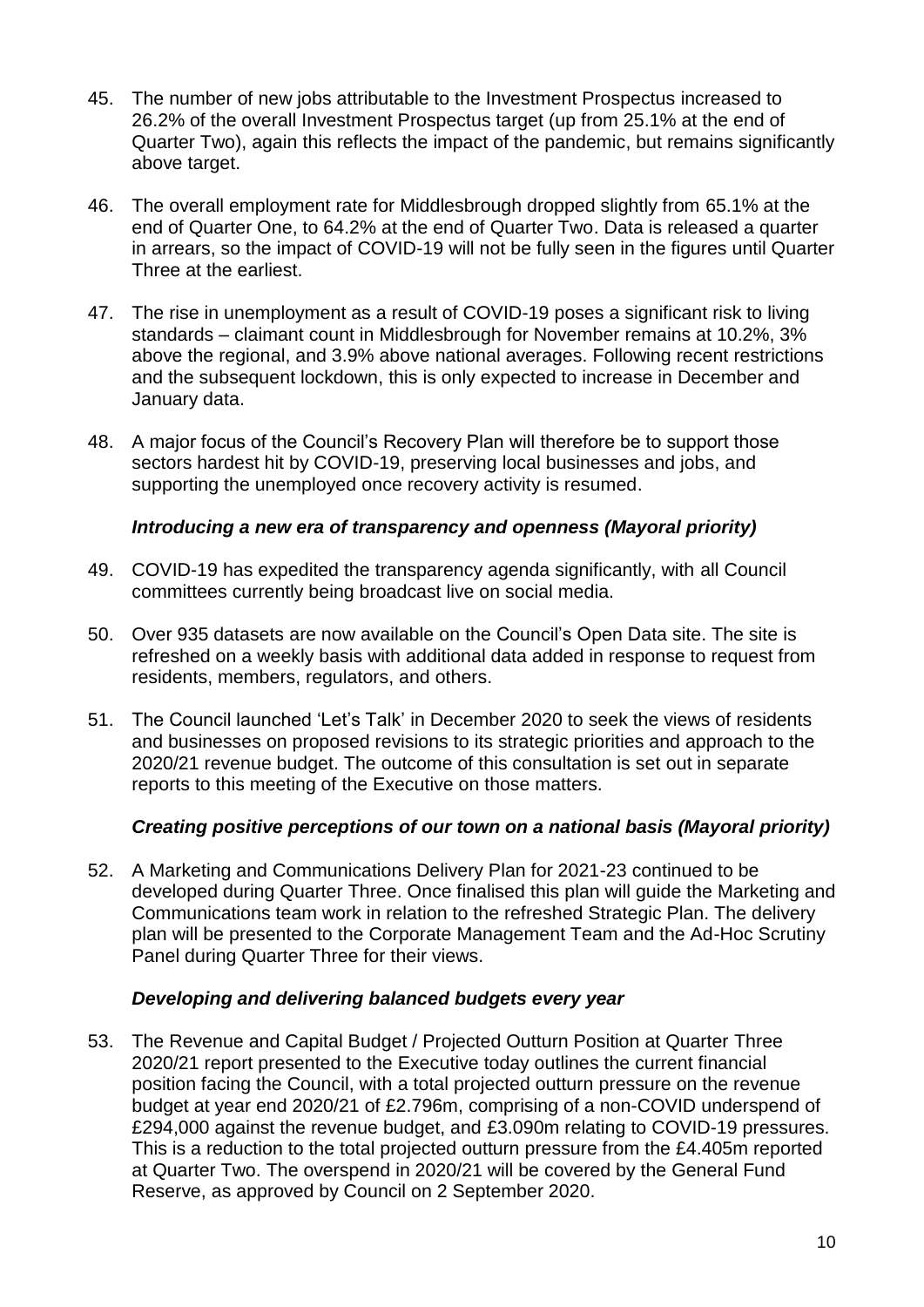- 54. The Council's spending with local businesses reduced below target in Quarter Three to 31% of overall expenditure, largely as a result of the ongoing pandemic. The 'Buy Boro' campaign continued to be promoted in the quarter to protect and promote Middlesbrough's small businesses through the COVID-19 outbreak and beyond.
- 55. The number of customer transactions undertaken online during Quarter Three was 59% higher than Quarter Two at 264,000, largely as a result of new services being available online such as COVID-19 Winter Grant Application forms, and Household Waste Recycling Centre bookings. Numbers to date are cumulatively 41% over the target for the year to date.

#### *Making sure our management practices compare with those of the best*

- 56. During Quarter Three the Council's External Auditors, EY, provided their assessment of the Council to Corporate Affairs and Audit Committee. They issued an unqualified opinion on the financial statements made by the Council. The Value for Money opinion was qualified on the grounds they were 'unable to conclude that the Council had proper arrangements in place to ensure it took properly informed decisions and deployed resources to achieve planned and sustainable outcomes for taxpayers and local people within its children's social care services during 2019/20 given the significant findings raised by the Ofsted inspection published in January 2020.'
- 57. The Council is addressing these matters through the Children's Services Improvement Plan, as outlined within this report.

#### *Becoming recognised as a good employer*

- 58. Employee sickness absence increased from an average of 3.6% of working time at the end of Quarter Two to an average of 4.7% during Quarter Three, reflecting primarily the increase in COVID-19-related absence. At the same point in 2019/20 employee sickness stood at 4.2%.
- 59. The Council continues to support its workforce through the pandemic through the provision and effective utilisation of remote working technologies and a range of individual support initiatives, including face-to-face counselling. While under current restrictions employees must work at home wherever possible, an exceptions process is in place to allow employees access to office space in view of their household or personal circumstances, subject to a robust managerial risk assessment.
- 60. While disrupted by the current lockdown, planning for the eventual large-scale reoccupation of office space has continued, with building layouts being redesigned against agreed design standards.

#### **What decisions are being asked for?**

- 61. That the Executive notes progress made in implementing the Council's Strategic Plan 2020-23 in Quarter Three 2020-21 and the ongoing and likely future impact of COVID-19 on strategic objectives where they are known at this stage.
- 62. That in light of the above, the Executive notes the Council's updated Strategic Risk Register at Appendix 1.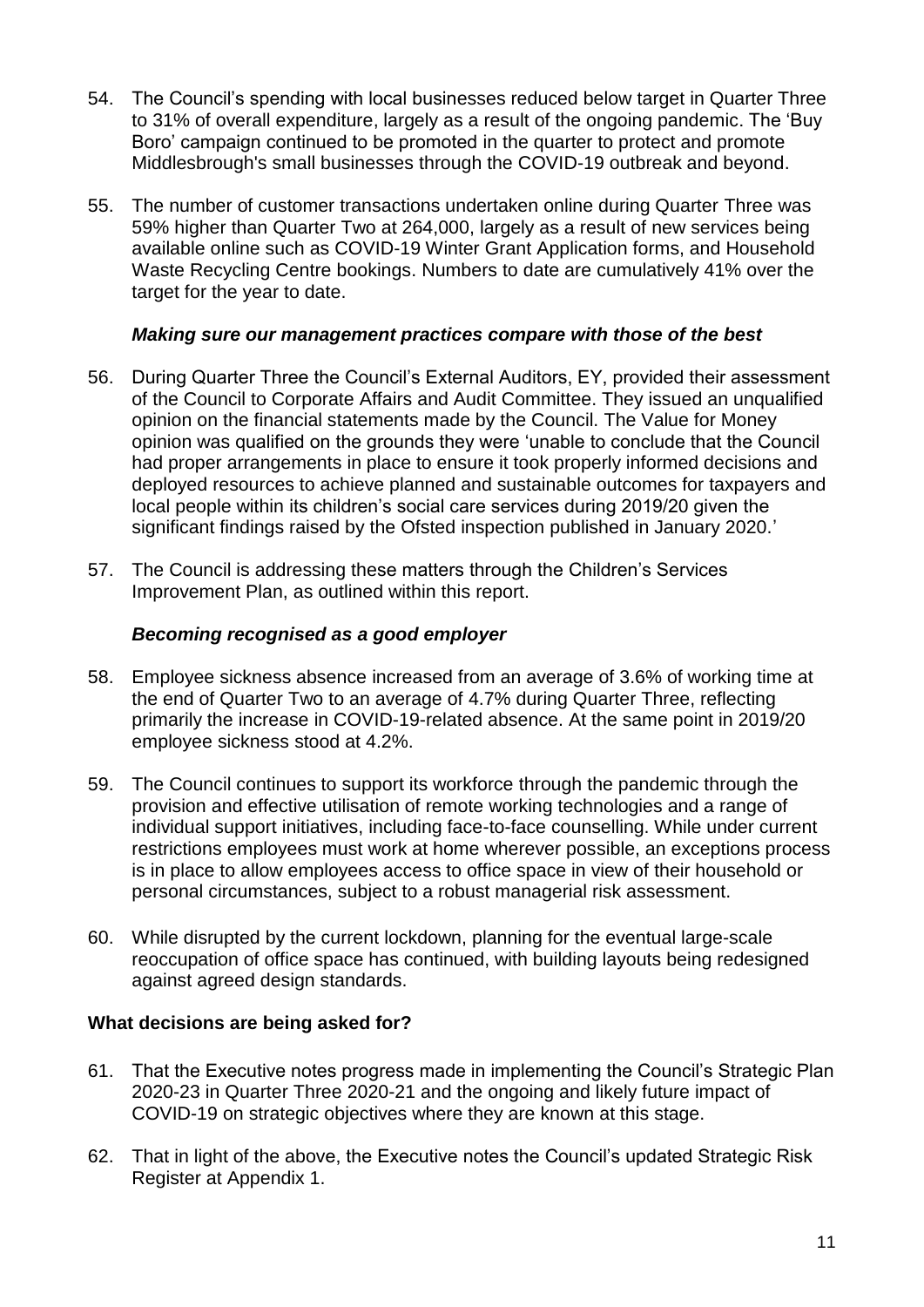## **Why is this being recommended?**

63. To enable the effective management of performance and risk in line with the Council's Local Code of Corporate Governance.

## **Other potential decisions and why these have not been recommended**

64. Not applicable.

## **Impact(s) of recommended decision(s)**

#### **Legal**

65. The proposed recommendations are consistent with and will promote the achievement of the Council's legal duty to achieve Best Value.

#### **Financial**

66. There are financial implications relating to some performance issues and COVID-19 recovery activity outlined in this report. These are summarised in the Revenue and Capital Budget / Projected Outturn Position at Quarter Three 2020/21 report considered by Executive at this meeting.

#### **Policy framework**

67. The Strategic Plan and associated budgets form part of the Council's Policy Framework.

## **Equality and diversity**

- 68. As reported to Council in January 2020, no negative differential impact on diverse groups and communities is anticipated from the direction of travel set out in the Strategic Plan 2020-23.
- 69. As reported to the Executive in June 2020, no negative differential impacts on diverse groups and communities within Middlesbrough are anticipated from the delivery of activity set out within the COVID-19 Recovery Plan, which in part aims to address the assumed increase in local inequalities in income, health, educational attainment and other areas arising from COVID-19.

#### **Risk**

- 70. In line with the Council's Risk and Opportunity Management Policy, the corporate Strategic Risk Register (SRR) was reviewed in the quarter.
- 71. At Quarter Three 2020/21, the total number of risks on the SRR remained at 35 (23 red, 11 Amber and one green) but with some movement. The SRR is summarised at Appendix 1.
- 72. Three risks have reduced to a level below the SRR threshold and will be monitored at Directorate level: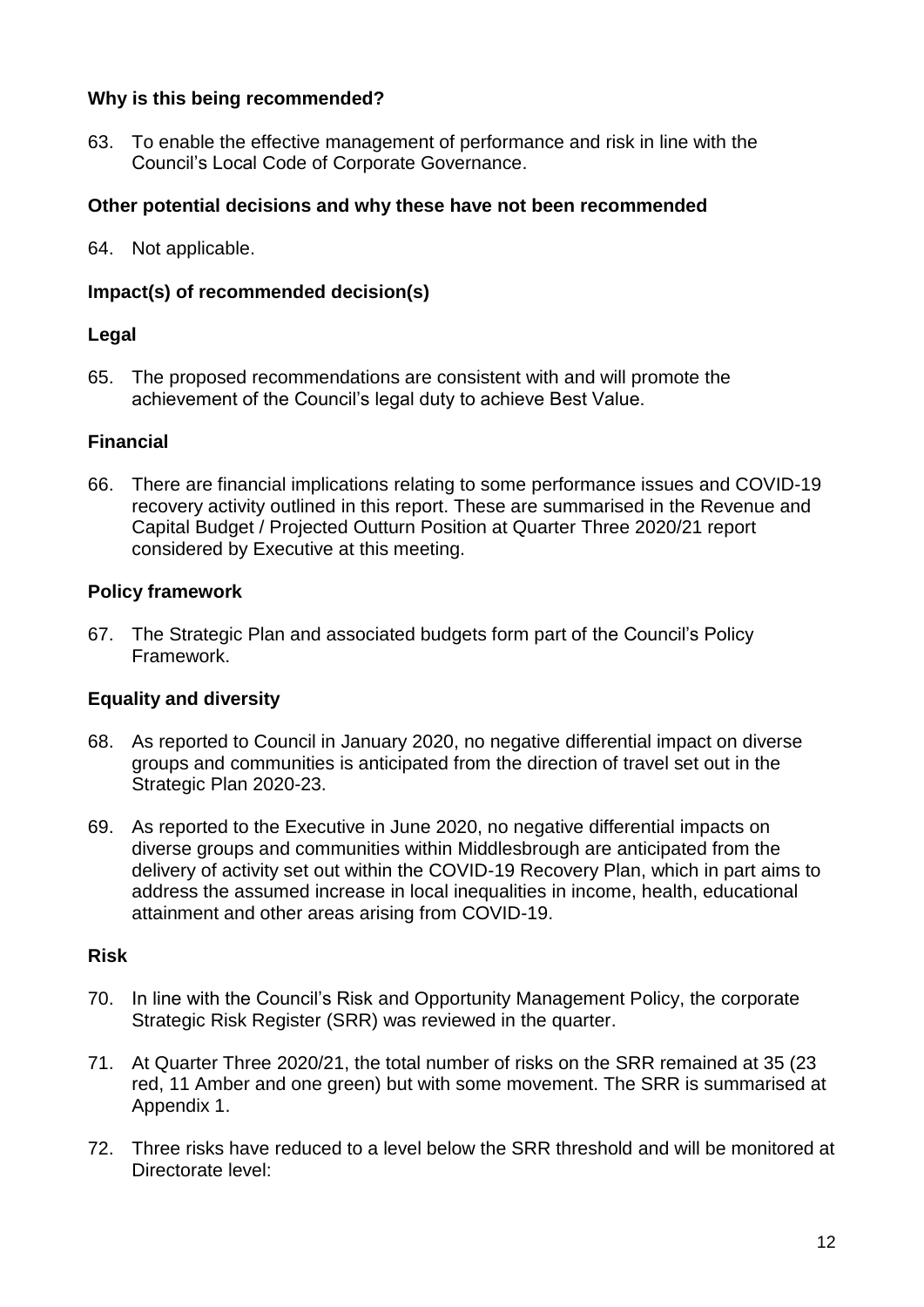- insufficient Year 7 school places to meet demand, due to the opening of the new school at Middlesbrough College and allocation of places;
- failure of Centre Square development to provide expected returns, as lettings have advanced beyond business case assumptions; and
- failure of TeesAMP development to provided expected benefits and returns, as over 50% of the development is now let, or in contractual positions, beyond business case assumptions.
- 73. Three new risks were added:
	- failure to achieve full reimbursement from Government for costs incurred responding to COVID-19 to date;
	- the risk of business continuity being impacted by a 'No Deal' BREXIT has been closed following the UK / EU Trade and Security Agreement in December 2020, and replaced with a new risk focused on the risk of the agreement and ensuing discussions on matters including data protection adversely affecting Council operations in future; and
	- corporate procurement policies not being adhered to  $-$  a risk that was identified as part of work to strengthen risk recording within the Finance directorate, rather than because of a new, emerging risk.
- 74. The severity of five existing strategic risks reduced during Quarter Three:
	- external factors (e.g. Brexit, COVID-19) impacting Middlesbrough's economy *reduced* as a late trade deal was agreed with the EU at the end of 2020, which has improved the circumstances for mitigated trade disruption and the depth of any future economic shock;
	- inaccurate MTFP resulting in funding gap requiring further savings has *reduced* as more certainty for 2021/22 following the provisional Local Government Finance Settlement;
	- the risk of a terrorist incident (reflects National Threat Level) has *reduced* in the short term due to a reduction in the likelihood of large gatherings occurring:
	- limited or no partnership involvement due to COVID-19 with the Children's Service Safeguarding Improvement Plan has *reduced* as partners now involved via Strategic Board, supported by Children's Trust, and COVID planning incorporates partners; and
	- poor skills profile of school leavers has *reduced* as NEET figures remain low for Middlesbrough, and strong links between CLC / Middlesbrough College and schools to ensure avoidance of NEET.

## **Actions to be taken to implement the decision(s)**

75. Mitigating activity set out in the main body of the report will continue to be applied by Directorates as stated.

## **Appendices**

1 Summary Strategic Risk Register at Quarter Three 2020/21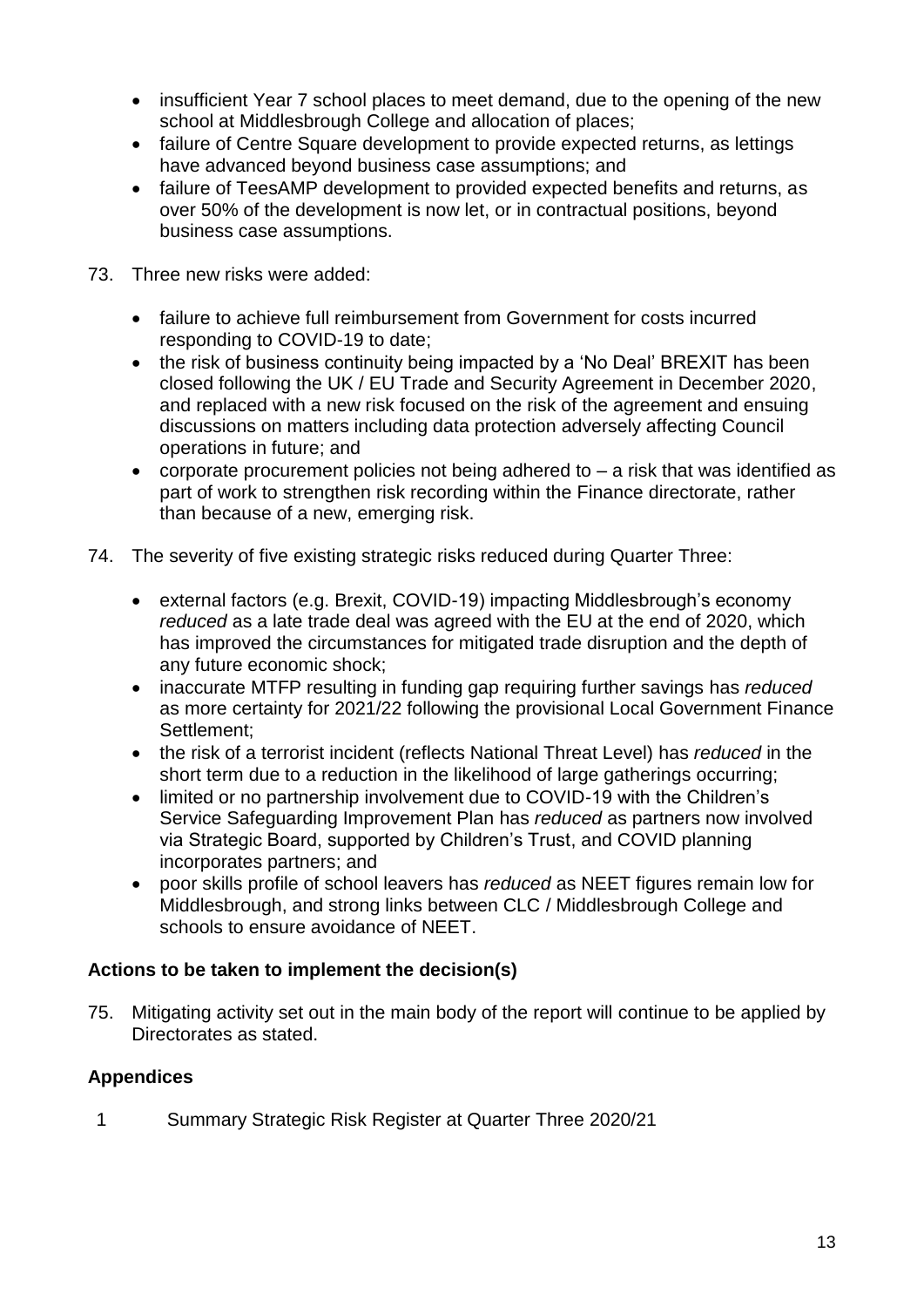# **Background papers**

| <b>Contact:</b><br>Email: |                  | Paul Stephens, Head of Strategy, Information and Governance<br>paul_stephens@middlesbrough.gov.uk |
|---------------------------|------------------|---------------------------------------------------------------------------------------------------|
| 24/11/20                  | Executive        | Strategic Plan 2020-23 - Progress at Quarter Two 2020/21                                          |
| 18/8/20                   | Executive        | Quarter One 2020/21<br>Strategic Plan 2020-23 - Progress at Quarter One 2020/21                   |
| 18/08/20                  | Executive        | Revenue and Capital Budget / Projected Outturn Position at                                        |
| 16/06/20                  | <b>Executive</b> | Strategic Plan 2020-23 - Progress at Year-end 2019/20                                             |
| 18/02/20                  | Executive        | Strategic Plan 2019-22 - Progress at Quarter Three 2019/20                                        |
| 15/01/20                  | Council          | Priorities of the Elected Mayor and Strategic Plan 2020-2023                                      |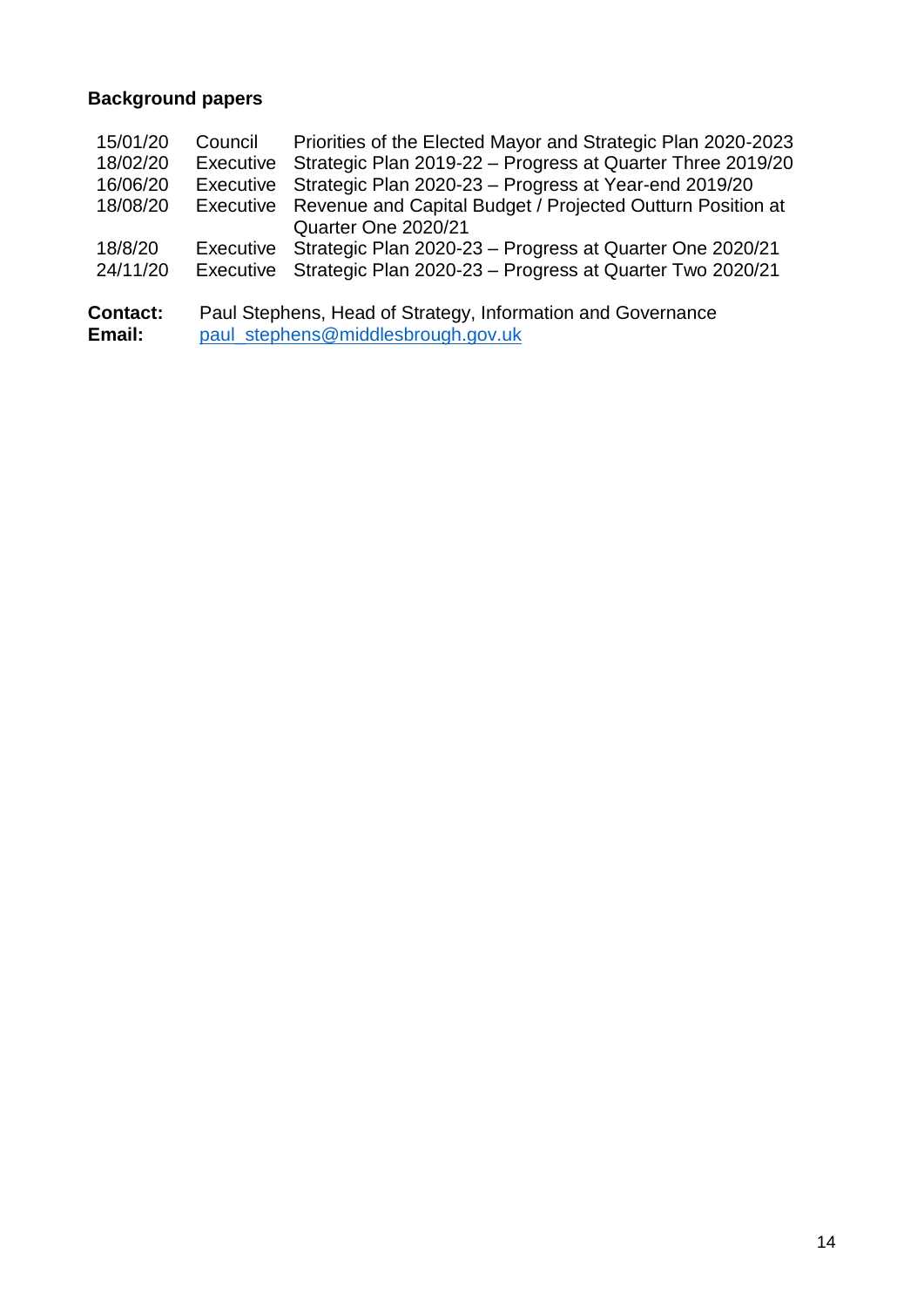## **Appendix 1: Summary Strategic Risk Register at Quarter Three 2020/21**

The table below sets out high and medium risks to the achievement of the Council's strategic priorities at Quarter Three 2020/21 in order of severity, with impacts ranging from insignificant to extreme, and likelihood ranging from rare to almost certain to happen.

In line with its Risk and Opportunity Management Policy, the Council aims (where possible) to manage down High risks to the lowest practicable level immediately and Medium risks to the lowest practicable level within three months.

| <b>Risk</b><br>Level | <b>Risk</b>                                                                                                                                                                                                | Likelihood | Impact  | <b>Trend</b>  |
|----------------------|------------------------------------------------------------------------------------------------------------------------------------------------------------------------------------------------------------|------------|---------|---------------|
| High                 | Failure to control expenditure within Children's Services (MFTP<br>pressure).                                                                                                                              | Likely     | Extreme | ⊛             |
| High                 | Failure to achieve full reimbursement from Government for costs<br>incurred in responding to COVID-19 to date and risks of further<br>costs being incurred as a result of local outbreaks (MTFP pressure). | Possible   | Extreme | ❸             |
| High                 | Insufficient funding to meet increased expenditure that might be<br>incurred from increased demand as a result of COVID-19 (MTFP<br>pressure).                                                             | Possible   | Extreme | ❸             |
| High                 | Failure to adapt service delivery to COVID-19 Secure guidelines.                                                                                                                                           | Possible   | Extreme | Э             |
| High                 | External factors (e.g. Brexit, COVID-19) impacting Middlesbrough's<br>economy.                                                                                                                             | Likely     | Major   | $\bigcirc$    |
| High                 | Retail market distress impacting Middlesbrough town centre.                                                                                                                                                | Likely     | Major   | ❸             |
| High                 | Breach of data rights due to untimely response to information<br>requests.                                                                                                                                 | Likely     | Major   | Э             |
| High                 | High residential voids / low sale values within Middlesbrough.                                                                                                                                             | Likely     | Major   | ⊝             |
| High                 | Inadequate safeguarding practices lead to children and young<br>people being at risk.                                                                                                                      | Likely     | Major   | ⊖             |
| High                 | UK / EU Trade and Security Deal adversely affecting Council<br>operations.                                                                                                                                 | Possible   | Major   | <b>NEW</b>    |
| High                 | Historical investigations requiring changes to social work practice.                                                                                                                                       | Possible   | Major   | Э             |
| High                 | Inaccurate MTFP resulting in funding gap requiring further savings.                                                                                                                                        | Possible   | Major   | Œ             |
| High                 | Partners' funding position impacting the Council (MTFP pressure).                                                                                                                                          | Possible   | Major   |               |
| High                 | Children impacted by social care transformation.                                                                                                                                                           | Possible   | Major   | Э             |
| High                 | New historic child abuse claims.                                                                                                                                                                           | Possible   | Major   | $\bm{\Theta}$ |
| High                 | Failure to maintain adequate corporate governance.                                                                                                                                                         | Possible   | Major   | $\bm{\Theta}$ |
| High                 | Failure to align operations and culture within strategic objectives.                                                                                                                                       | Possible   | Major   | ⊛             |